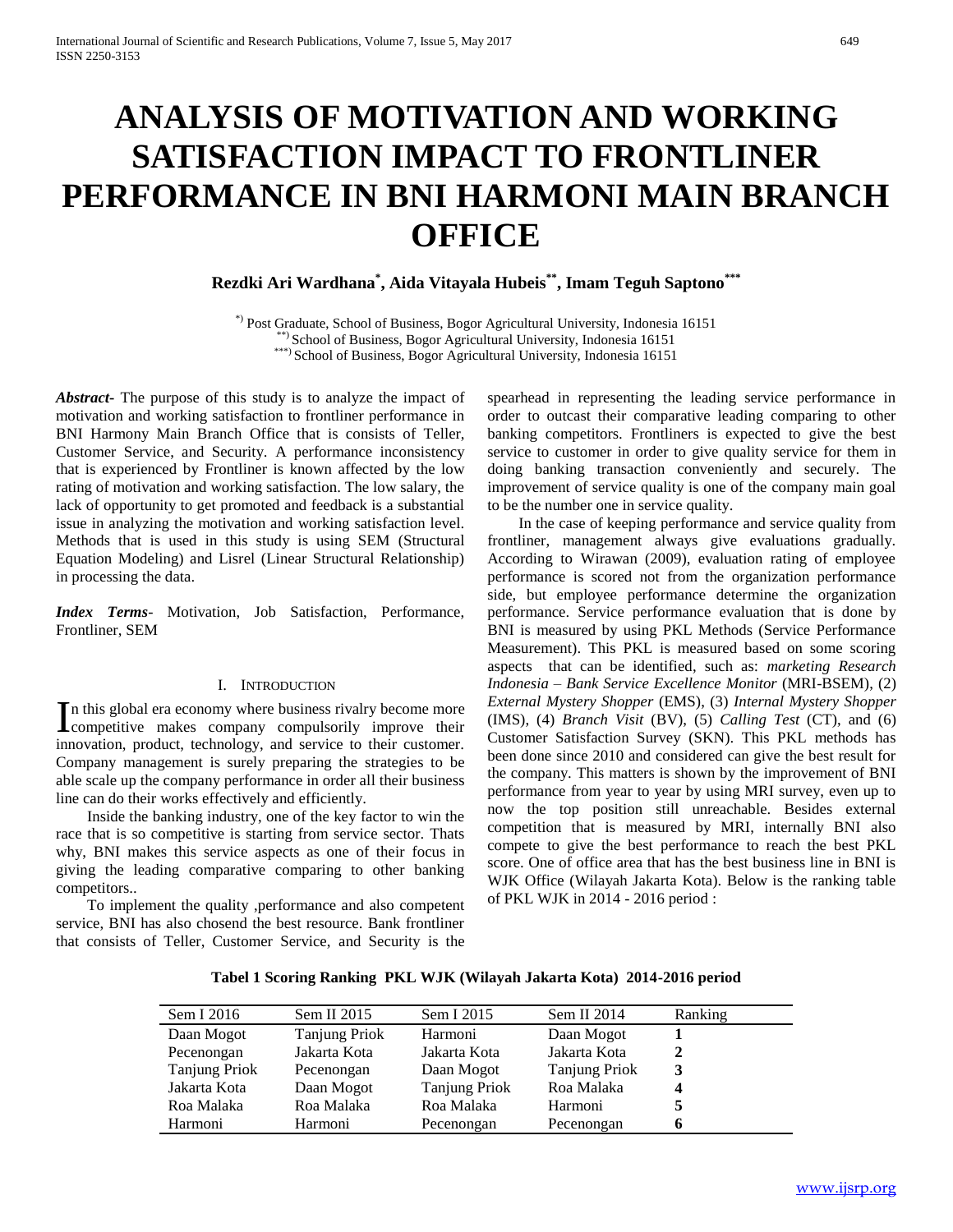Based on the table 1, it is shown that PKL BNI Harmoni Main Branch Office has decreasing in two last period to the bottom position. It indicates that there is inconsistencies in performance that has been done by the Frontliner. The Frontliner benchmarks is a customer perception determinant in quality service, satisfaction, and commitment emotional aspect for the company (Henning - Thurau 2004).Frontliner is also expected to have leading ability comparing to other employee in overcoming the customer psychological condition in which at the beginning they feel disadvantaged because of the bad service but after that they feel satisfied by the company treatments (Yavas and Babakus 2010). This frontliner ability is playing as important role and needed for their better performance which has great impact to customer satisfaction and loyalty.

 Based on the tabel 1, it is shown that PKL BNI Main Branch Office is decreasing during two last period to the lowest position. It is shown that there is inconsistency performance that is done by frontliners. The benchmark of frontliner is a perception determinant of the customer in the aspects of quality, service, satisfaction, and emotional commitment to the company (Henning-Thurau 2014). Frontliner is also expected to have leading ability comparing to other employee in overcoming the customer psychological condition in which at the beginning they feel disadvantaged because of the bad service but after that they feel satisfied by the company treatments (Yavas and Babakus 2010). This Frontliner ability is very important and needed because their performance is very impactful towards the customer satisfaction and loyalty.

 According to Kelley Research (1990), bank Teller has motivational morale and performance satisfaction that is considered as the lowest comparing to other position that is likely facing the customer. Motivation and performance satisfaction of the bank employee is tend to low because of the low salary, high turnover rate, and job insecurity (Springer 2011). With the responsibility load and high expectation, company executive realize that motivation and performance satisfaction from frontliner is an essential part to reach business success that can evoke customer satisfaction (Yavas *et al*. 1997). Thus, motivation is playing as a booster of the performance and also working satisfaction level for the frontliner that become an important thing that should be paid attention to. Based on the research observation, the decreasing score of PKL from BNI Harmoni is assumed by the background of those two aspects.

#### II. RESEARCH METHODOLOGY

 This research is limited by conducting the influence of motivation and working satisfaction against the performance with total population is 205 participants with total sample that is taken is 153. Sampling technique that is used in this study is *Stratified Random Sampling* in which sampling participant from population is done randomly by showing groups on this population. This research is done in BNI Harmony Main Branch Office. This research specification is descriptive analysis using survey method.

 Data collecting in this study is done by using questionnaire in which spreading the question draft to respondents so that the data received can be processed for researching. This study is using likert scale which is packaged into statements.

Respondents give the answer from the scale of 1 until 5 that consists of answers level; very disagree, agree, very agree. To analyze this problem, researcher using SEM methods (Structural Equation Model) and using LISREL (Linear Structural Relationship) in processing the data.

## III. RESULTS OF THIS STUDY

## **Respondent Characteristics**

 Respondent characteristics is divided into age, gender, background education, working experience, positions, and child/s having. Total 153 respondents, most of them are male employee, which is 82 respondents or 53.6%. Meanwhile the rest of the respondents 71 or 46.4% in which they are female. It is because frontliner is dominated by security which reach 45.1%, even though in Harmoni Main Branch Office it is still found security from female gender. While for Teller and Customer Service it is still dominated by female.

 For age category, respondents is divided into 4 categories, which are age ranged below 25 years old, 25 - 30 years old, 31 - 35 years old, and respondents who are older than 35 years old. From the data gained from the 8th table, show that the highest percentage is come from the group age in range 25 - 30 years old which reach 84 respondents, or 54.2%, the next position is 31 -35 years old which reach 32 respondents or 20.9%, and followed by below 25 years old which reach 24 respondents or 15.7% and the last is older than 35 years old or reaching 14 respondents which take 9.2%. It is shown that most of respondents is 25 - 30 years old that considered as productive age.

 In position category, the highest point is from Security in which 69 respondents or 45.1%, followed by Teller which 52 respondents or 34%, then the last is CUstomer Service which is 32 respondents or 20.9%. It is can be explained that total Security person in BNI Harmoni Main Branch Office is 85 person. This total Security person is bigger than total other Frontliner positions like Teller only 76 person, and Customer Service total 44 person. The number of Security person is surely bigger than any other frontliner because they have three different working shift that is morning, afternoon, and evening.

 Respondents composition according to background education level is divided into four, which are Senior High School, Baccalaureate Degree (D3), Bachelor Degree (S1), and Postgraduate Degree (S2). The 8th table show that the most respondents is coming from Senior High School level which is 68 person or 44,4%, the second biggest is from Bachelor Degree which up to 62 respondents or 40,5%, followed by Baccalaureate Degree (D3) which up to 20 respondents or 13.1%, and the last is Postgraduate Degree (S2) with total 3 respondents or 2%. It is shown that background education level in Frontliner has been meet the qualification, and furthermore there are more person who have already exceed the general qualification. For Security category the minimum education level is Senior High School. But for Teller the minimum education level is Baccalaurate Degree (D3). But after scanning from the respondent answer, it is found that the average of their education background is Bachelor Degree (S1), and some of them have already finished their master degree (S2). It is can be concluded that, most of them have been exceed the minimum qualification from Frontliner position that has been decided by company so that it is expected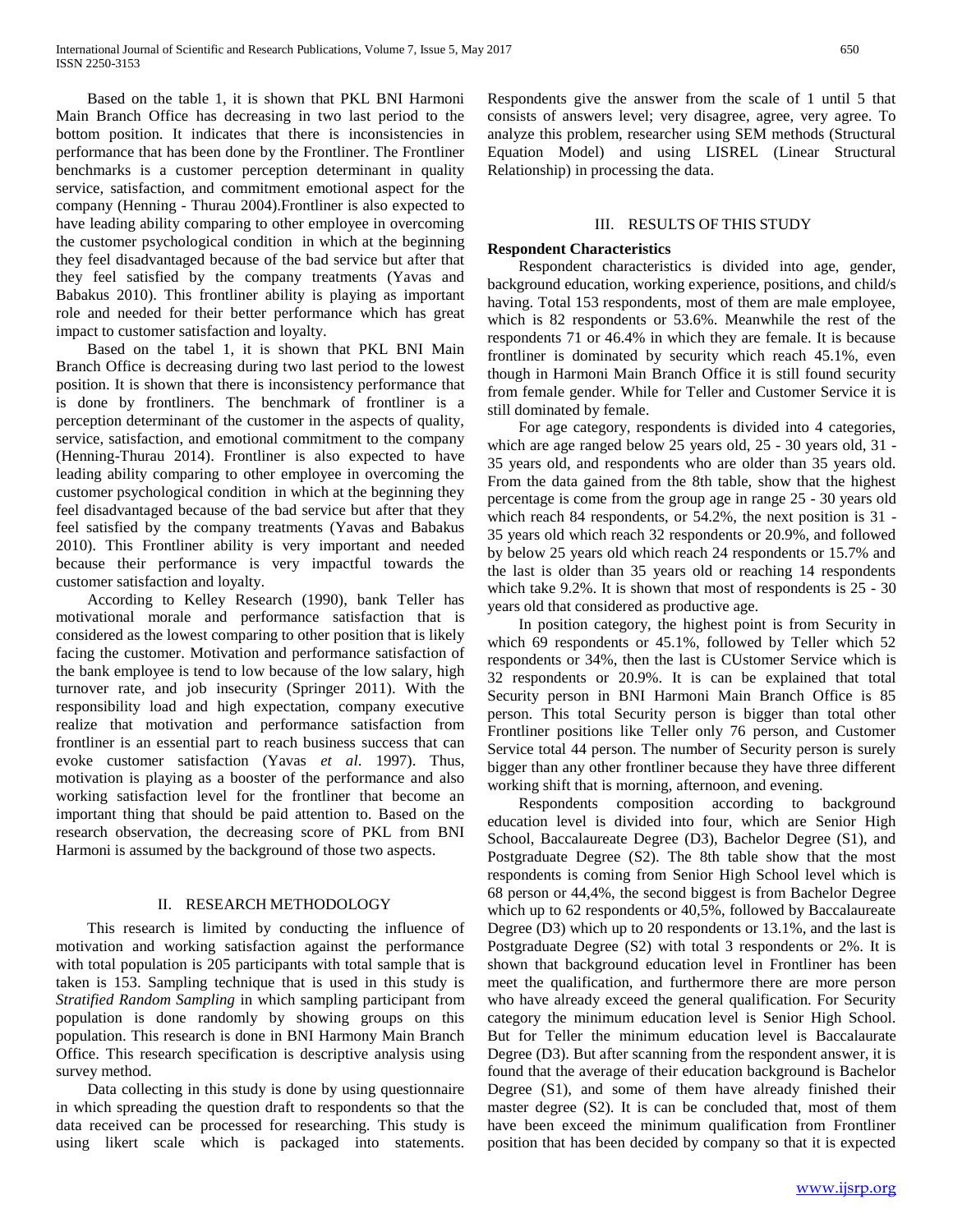can upgrade the performance from Frontliner itself. Besides that education level of the Human Resource on a company is influencing in the case of upgrading the company competition level (Hariandja 2002).

 Respondent composition based on the working experienced is divided into three, which are: working period less than 2 years, 3 - 5 working period, and 6 - 10 working period. The results of this data is obtained that total employee which has working period 3 - 5 years old as a biggest composition which reach 79 respondents or 51.6%, the second biggest is working period less than 2 years which up to 42 respondent or 27.5%, and the third biggest is working period 6-10 years old which reach 32 respondent or 20,9%. It is explained that the respondent composition is equal so that can be concluded that employee regeneration in BNI Harmoni Main Branch Office is good enough.

 Employee composition most of them has already having child reach 89 person or 58,2% and the rest is still having no child which reach 64 person or 41,7%. It shows that most of Frontliner employee has already married and has responsibility of their family.

#### **Results of SEM Analysis Conductivity**

 The modelling using SEM enables a researcher to answer the research question regressively or dimensionally (which measuring what dimensions from a concept)(Ferdinand, 2002). The leading of SEM application from management study is because this methods can confirm any dimensions from a concept or factor that is generally used in management and the ability to measure the influence of relationships which theoretically happened (Ferdinand, 2002). Structural model and value of loading factor from the data that has been processed is shown by third picture below



**Pict 1** *Path diagram* **estimation result of loading factor structural model**

 Picture one is shown that the model has reach high match level. It is shown from the P-value by 0,00015 and RMSEA value by 0,075, so that it can be stated that SEM model that has been made based on performance theory reach Goodness of Fit well hence it is not needed other modifications model. The arrow

between latent construction by indicator is seen going through indicator, it is shown that this study is using reflective indicator which relatively match to measure Frontliner employee perception of bank BNI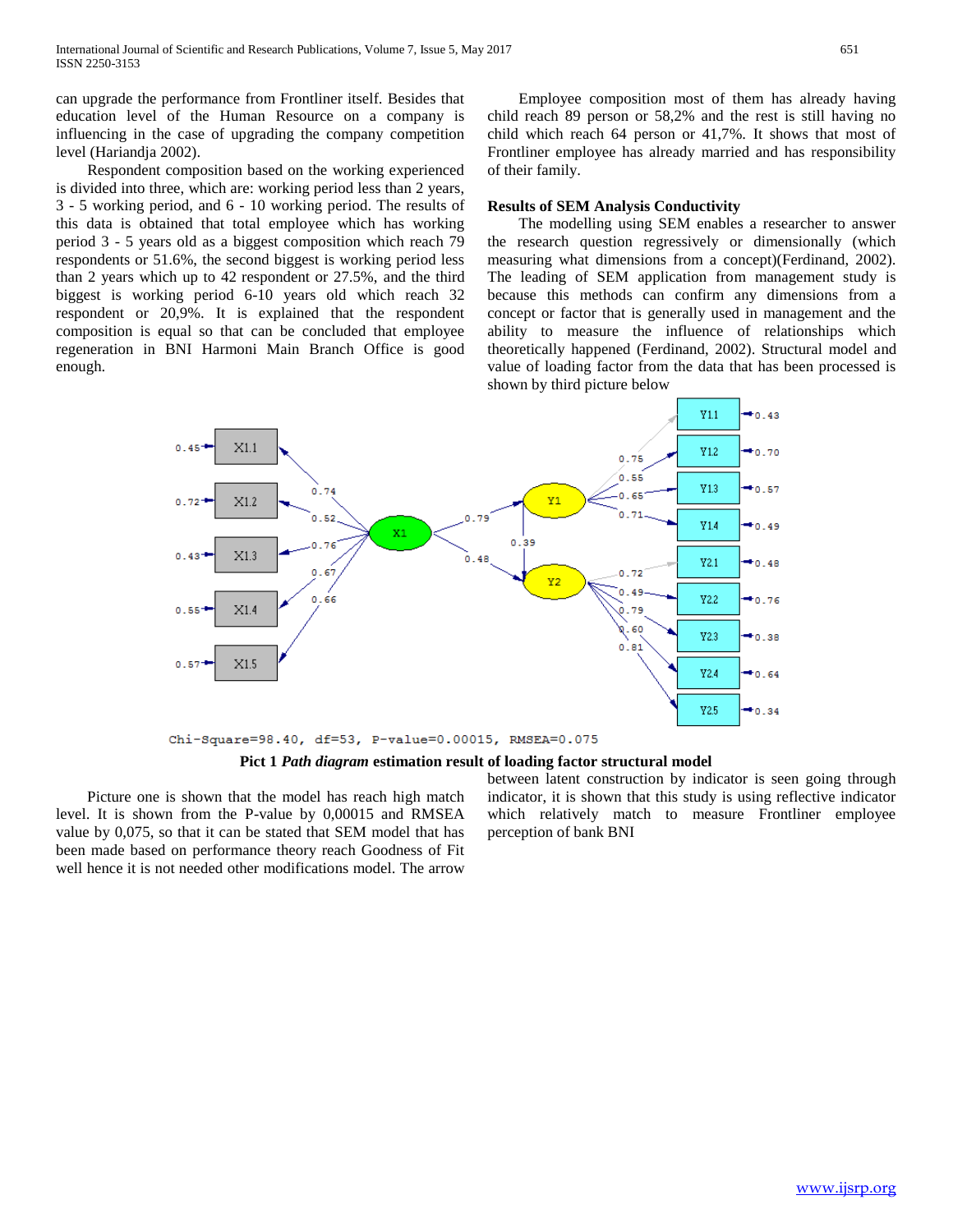

Chi-Square=98.40, df=53, P-value=0.00015, RMSEA=0.075

#### **Pict 2 Structural Model t-values Result**

 Picture two shows that there is no coefficient route that is shown by red color and the values gained overall is higher than the t-calculate 1,96 that is t-critical value by the real level of 0,05, thus can be concluded that all of the coefficient route has already significant. If there is coefficient route that is shown by red color, hence the value is not longer significant. It is because less than 1,96 that show critical-t conductivity in real level of 5% (Suharjo and Suwarno, 2002).

 Inside each variables, there are indicators which each have different values. The higher value, hence, the bigger its influence towards the variable. In motivation, seen by the coefficient route, the more influencing motivation is salary with coefficient value by 0,76. Then in the second rank there is regulation and company administration, job security, working environment, and the last is supervision. For the next variable, the most influencing aspect in working satisfaction is promotion with the coefficient route value by 0,75. For the next rank is the job characteristic, allowance / benefit, and relationship between employee. Next for the last variable that influence the performance is feedback with the coefficient route value by 0,81. For the next following is working design, discipline, and knowledge.

 To know the criteria of SEM model suitability in this study is using six *index suitable* and *cut off value* that can be use to conduct the model matching wholly which the essential purpose is to conduct able or unable a model can be accepted. The suitable criteria is *Degree Free* (DF), *Chi Square* (X<sup>2</sup>), RMSEA (*Root Mean Square Error of Approximation*), GFI (*Goodness of Fit*), AGFI (*Adjusted Goodness of Fit Index*) and CFI (*Comparative Fit Index*). The sixth value of Good of Fit can be seen in table 3 below. .

| Description | Result | Cut-off-Value  | Goodness-of-Fit                                           |
|-------------|--------|----------------|-----------------------------------------------------------|
| Good Fit    | 53     | Positive       | Degree Free (DF)                                          |
| Good Fit    | 98.40  | Should be less | Chi-Square $(\chi^2)$                                     |
| Good Fit    | 0.075  | $\leq 0.08$    | RMSEA (Root Mean Square<br><b>Error</b> of Approximation) |
| Good Fit    | 0.99   | $\geq 0.90$    | GFI (Goodness of Fit)                                     |
| Good Fit    | 0.97   | $\geq 0.90$    | AGFI (Adjusted Goodness of Fit<br>Index)                  |
| Good Fit    | 1.00   | $\geq 0.90$    | CFI (Comparative Fit Index)                               |

#### **Table 3 SEM Model Suit Criteria Result**

 *Goodness of Fit* above shows there is matching model with well-suit ratio. From table 23 above it is gained that the *Degree Free* is 53 with requirement *Cut off Value* should be positive,

*Chi-Square*  $(\chi^2)$  value is 98,40 with requirement *Cut off Value* should be less, RMSEA value gained is 0,075 lesser than 0,08 that is required, GFI value gained is 0,99 bigger than 0,90 that is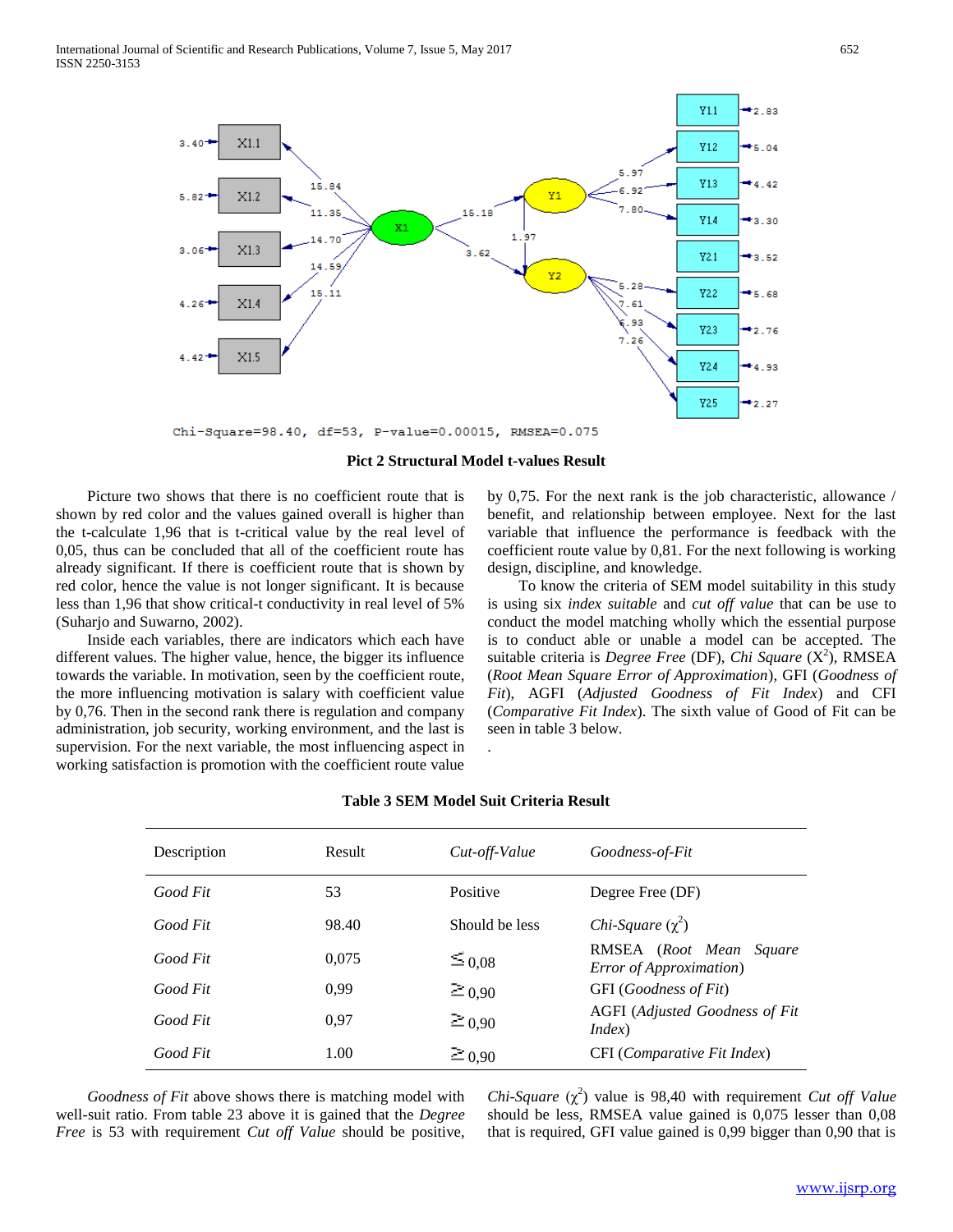required, AGFI value gained is 0,97 bigger than 0,90 that is required and CFI value gained is 1,00 bigger than 0,90 that is required. Based on this coefficient value from table above has meet requirement of a model, so can be concluded that overall this model has well-suit ratio.

 This study is using an endogen latent, in which working satisfaction and performance, and an exogen latent is motivation. Those factors are matters that can not be measured directly, thus latents are needed to build factors which impacting the satisfaction and performance. This latents choosing is based on theoretical framework that has been scrutinized in chapter 2. These latents need modifier indicator in order to build those factors and have each influences towards performance. More detail can be seen in table 4 that can give overview about latent modifier indicator.

#### **Table 4 Latent Contribution of Shaping Influence Factors of Performance**

| Description              | T-Calculate | Coefficient<br>Route | Exogen                                    |
|--------------------------|-------------|----------------------|-------------------------------------------|
| Significant and positive | 3.62        | 0.48                 | Performance $\rightarrow$ motivation      |
| Significant and positive | 15.18       | 0.79                 | Motivation $\rightarrow$ Satisfaction     |
| Significant and positive | 1.97        | 0.39                 | Satisfaction $\rightarrow$<br>Performance |

Source: Primary Processing Data

 From table 4 it is shown, motivation latent changing has the biggest coefficient route to influence towards performance satisfaction. This signification level show that the influence between motivation variable with endogen variable of satisfaction significantly and positively influenced with coefficient value by 0,79 and t-calculate by 15,18 bigger than the t-table (1,96) which means the improvement of employee working motivation will be able to improve employee working satisfaction. Based on the facts, it can be concluded that H0 in this study is rejected and H1 states that motivation is positively and significantly influencing towards the acceptable working satisfaction. Results of this study is align with Mardiono and Supriyatin's statement (2014) in doing their research that between the working discipline and motivation, motivation is playing an important role which significantly affect the working satisfaction. Yunus and Bachri (2013) in their studies also shows that between variables; discipline, motivation, and leadership, the most significant variable is motivation. Springer (2011) and Sembiring (2008) in their studies also stated that motivation is positively influence working satisfaction.

 Next for modifier motivation latent has coefficient route towards the performance. Significance level also show that the influences between motivation variable with performance endogen variable are affecting significantly and positively by coefficient value 0,48 and t-calculate by 3,62 bigger than the ttable (1,96) which means the increasing of employee working motivation will be able to boost employee performance. Based on the facts, can be concluded that H0 in this study is rejected and H1 states that motivation is positively and significantly influencing the performance. The result of this study is align with Armiaty and Ariffin (2014) study stated that motivation is positively and significantly influencing towards Frontliner performance in Bank Kalsel. In addition, Nurcahyani and Adnyani (2016), Agusta and Sutanto (2013) on their study also showed that motivation is positively and significantly influencing towards the performance. Aprilia and Gunasti (2012) in their study also stated that if employee is successfully motivated, they will have boosted and superb morale in working. Meanwhile if the motivation level is low, then it will emerge an inconvenient environment in working then it affects to a bad performance.

 Working satisfaction latent modifier then has coefficient route that influence performance. The significance level is also showing that the influence between working satisfaction variable with performance endogen variable is significantly and effectively influencing by coefficient value of 0,39 and tcalculate of 1,97 which is bigger than t-table (1,96) which means there is satisfaction improvement in employee working. Based on that facts, it can be concluded that H0 in this study is rejected, and H1 stated that the working satisfaction is positively and significantly influencing towards the acceptable performance. The results of this study is align with Riansari and Rofiaty's research (2012) stated that there are direct-significant influences between working satisfaction and performance of the employee. Besides that Apriani and Hartoyo (2012) also Rosita and Yuniati (2016) on their study also stated that working satisfaction has positive influence and signification towards the performance. The higher working satisfaction level of the employee, the better impact for the working performance of the employee towards company

#### IV. CONCLUCION

 After this study is done, based on the result of this research it can be concluded that motivation is positively and significantly influencing towards the performance. Motivation also positively and significantly influencing towards the working. The last, working satisfaction also positively and significantly influencing towards the performance..

 Based on the spreading answers from respondents and scoring result on the coefficient route value from the variable of motivation, working satisfaction, and performance on the result of SEM conductivity stated that the indicators of; salary, promotion, and feedback are key factors and have the most significant influences. In finishing these problems, company can not easily increasing employee salary, opening the promotion chance, and showing the detail of performance report in each employee because management has to keep optimize the